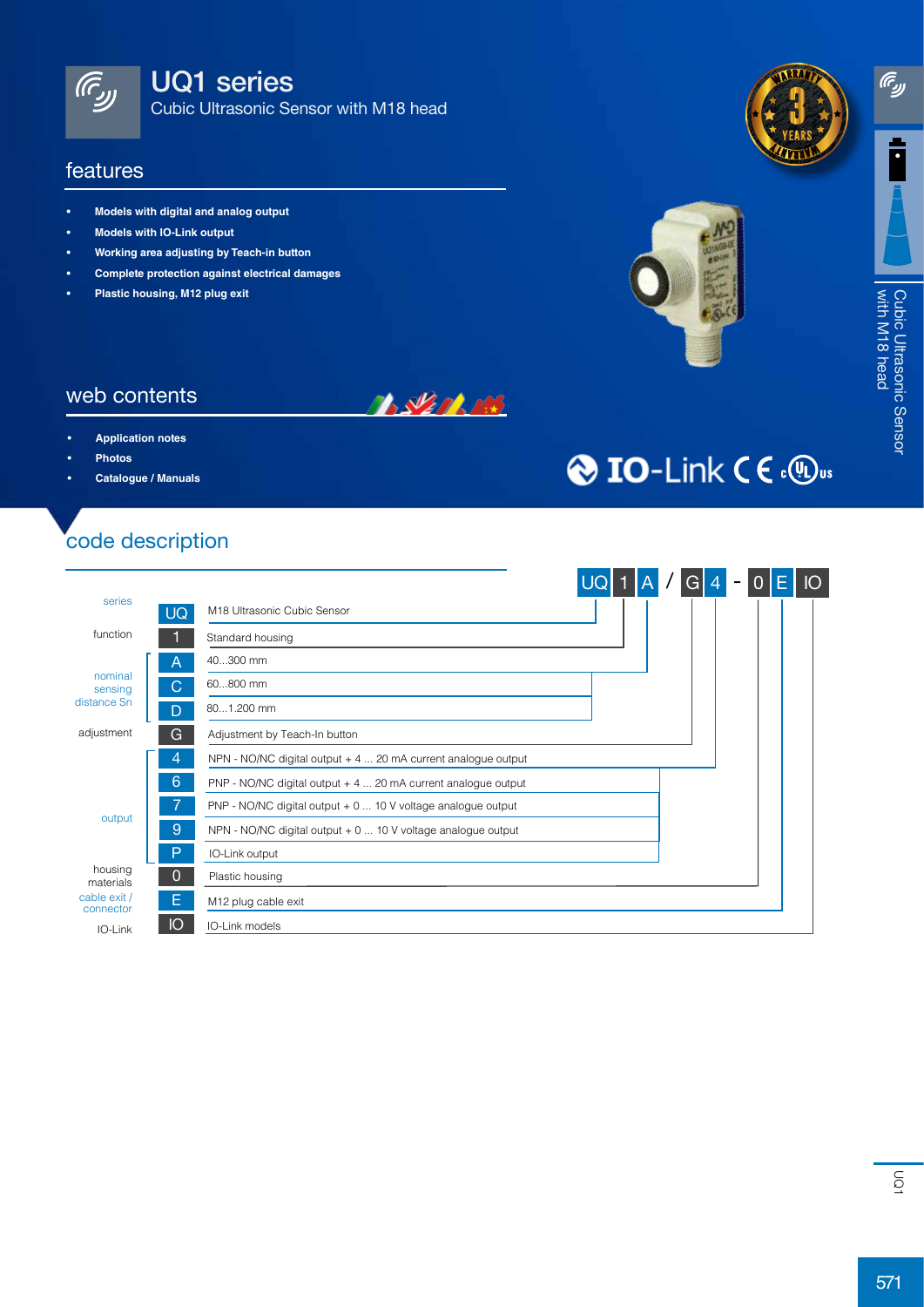### available models

#### digital + analog mixed outputs

| output         | distance (mm) | adjusting | $PNP + 420 mA$ | $NPN + 420 mA$    | $PNP + 010V$      | $NPN + 010V$      |
|----------------|---------------|-----------|----------------|-------------------|-------------------|-------------------|
| direct diffuse | 300           | yes       | UQ1A/G6-0E     | UQ1A/G4-0E        | <b>UQ1A/G7-0E</b> | UQ1A/G9-0E        |
|                | 800           |           | UQ1C/G6-0E     | <b>UQ1C/G4-0E</b> | <b>UQ1C/G7-0E</b> | <b>UQ1C/G9-0E</b> |
|                | .200          |           | UQ1D/G6-0E     | <b>UQ1D/G4-0E</b> | <b>UQ1D/G7-0E</b> | <b>UQ1D/G9-0E</b> |

## available models

single digital output (IO-Link models)

| output         | distance (mm) | adjusting | <b>IO-Link</b> |  |  |  |
|----------------|---------------|-----------|----------------|--|--|--|
|                | 300           | yes       | UQ1A/GP-0EIO   |  |  |  |
| direct diffuse | 800           |           | UQ1C/GP-0EIO   |  |  |  |
|                | 1.200         |           | UQ1D/GP-0EIO   |  |  |  |

 $\sqrt{6}$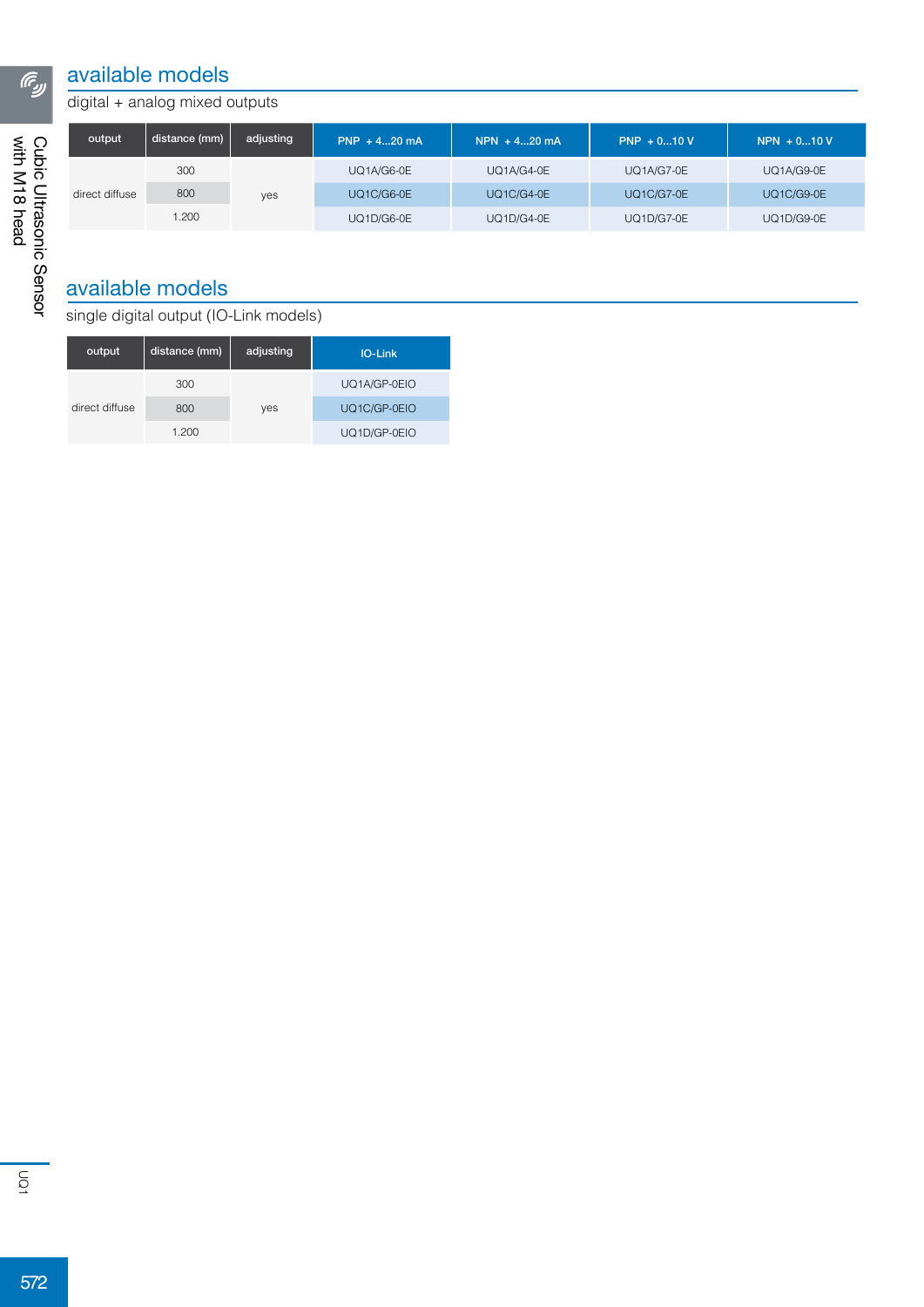## technical specifications

|                                 | UQ1A                                                   | UQ1C      | UQ1D           |  |  |  |
|---------------------------------|--------------------------------------------------------|-----------|----------------|--|--|--|
|                                 |                                                        |           |                |  |  |  |
| nominal sensing distance        | 300 mm (1)                                             | 800 mm(2) | 1.200 mm $(2)$ |  |  |  |
| minimum sensing distance        | 40 mm                                                  | 60 mm     | 80 mm          |  |  |  |
| sensing range                   | 40300 mm                                               | 60800 mm  | 801.200 mm     |  |  |  |
| beam angle                      | $7^{\circ}$ ± 2°<br>$8^\circ \pm 2^\circ$              |           |                |  |  |  |
| switching frequency             | 8 Hz<br>5 Hz                                           |           | 3 Hz           |  |  |  |
| hysteresis                      |                                                        | 1%        |                |  |  |  |
| repeatibility                   | 1%                                                     |           |                |  |  |  |
| linearity error                 | $< 1 \%$                                               |           |                |  |  |  |
| temperature range               | $-20^{\circ}+70^{\circ}$ C                             |           |                |  |  |  |
| temperature compensation        | $\bullet$                                              |           |                |  |  |  |
| temperature drift of Sr         | ± 5%                                                   |           |                |  |  |  |
| operating voltage               | 1030V                                                  |           |                |  |  |  |
| max. ripple content             | 5%                                                     |           |                |  |  |  |
| leakage current                 | $\leq$ 10 µA @ 30 Vcc                                  |           |                |  |  |  |
| output voltage drop             | $\leq$ 2,2 V (@ IL = 100mA)                            |           |                |  |  |  |
| no-load supply current          | $\leq$ 35 mA                                           |           |                |  |  |  |
| ouput current (digital output)  | 100 mA                                                 |           |                |  |  |  |
| response time analogue output   | $\leq 400$ ms                                          |           |                |  |  |  |
| power on delay (digital output) | $\leq 400$ ms                                          |           |                |  |  |  |
| short-circuit protection        | $\bullet$ (autoreset)                                  |           |                |  |  |  |
| induction protection            |                                                        |           |                |  |  |  |
| voltage reversal protection     |                                                        |           |                |  |  |  |
| <b>EMC</b>                      | conforming to EMC Directive, according to EN 60947-5-2 |           |                |  |  |  |
| weight                          | 30 <sub>g</sub>                                        |           |                |  |  |  |
| <b>LEDs</b>                     | green: echo - yellow: output                           |           |                |  |  |  |
| protection degree               | IP67 (EN 60529)                                        |           |                |  |  |  |
| housing material                | PBT or PA12                                            |           |                |  |  |  |
| active head material            | epoxy glass resin                                      |           |                |  |  |  |
| storage temperature             | $-30^{\circ}$ C + 80 $^{\circ}$                        |           |                |  |  |  |

(1) Metallic target 100 x 100 mm (2) Metallic target 200 x 200

**ரெ**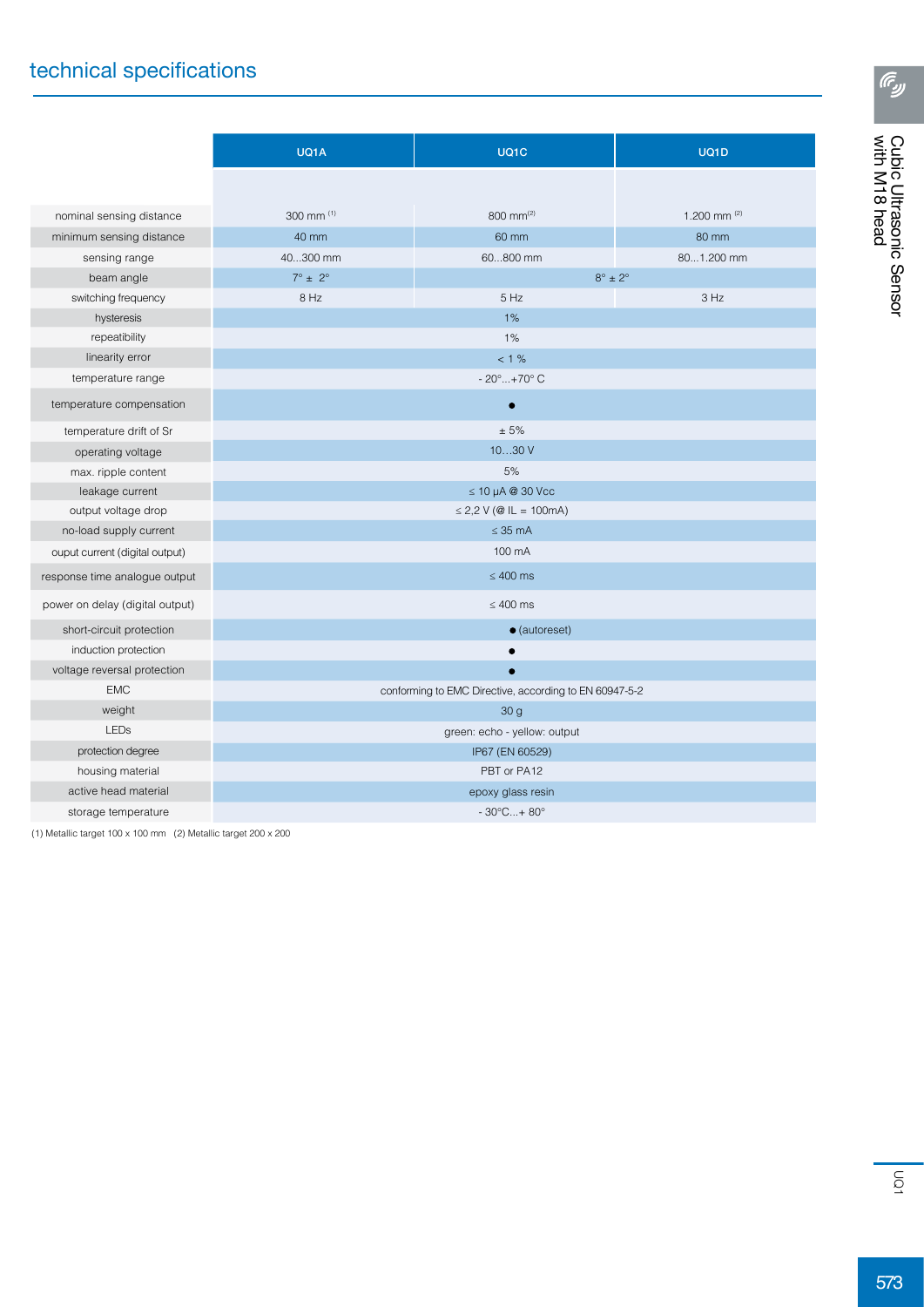# electrical diagrams of the connections



#### connectors



<u>ரே</u>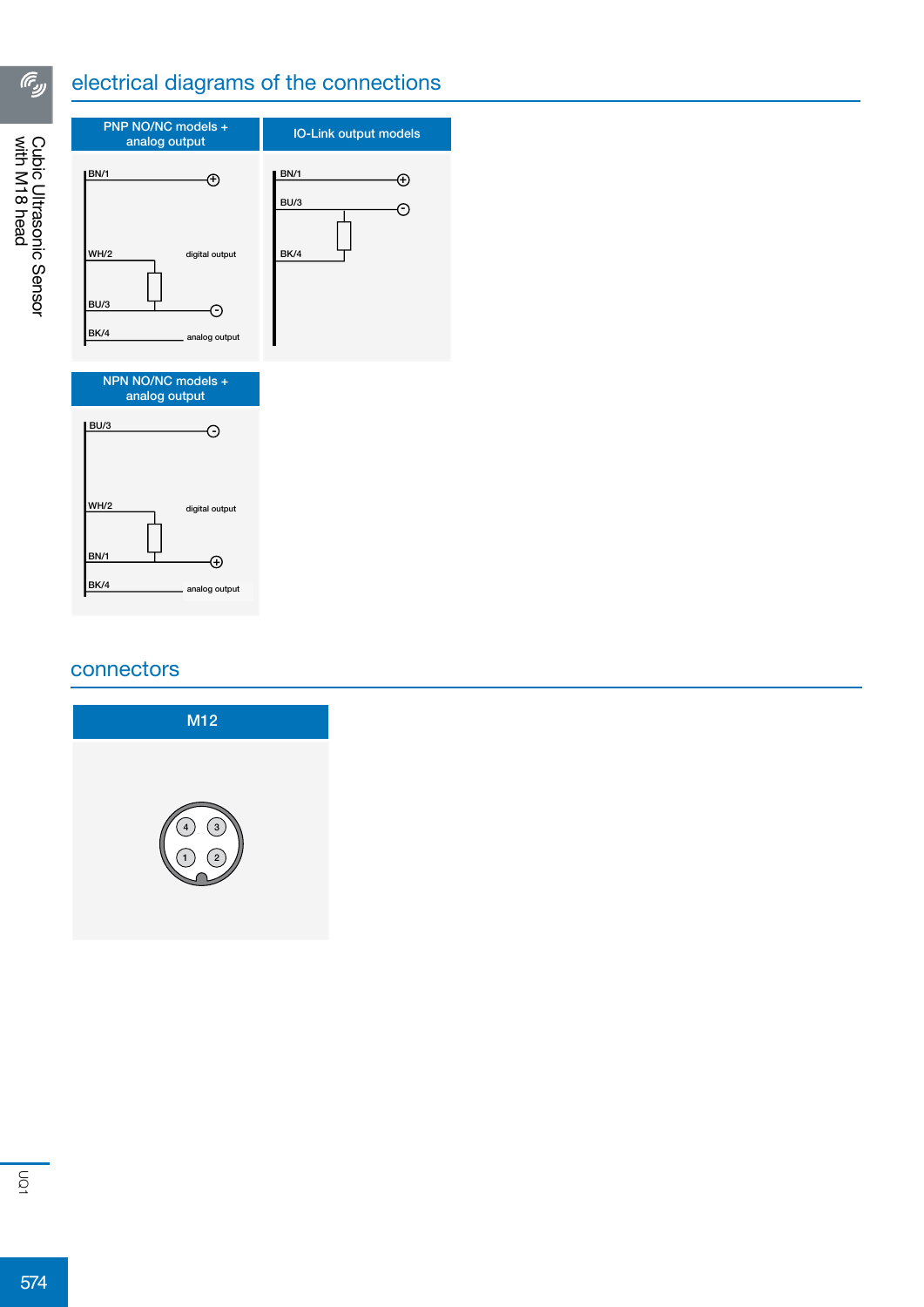## available outputs



### response diagrams



UQ1D/\*\*-\*\* parallel displacement



**ரெ**